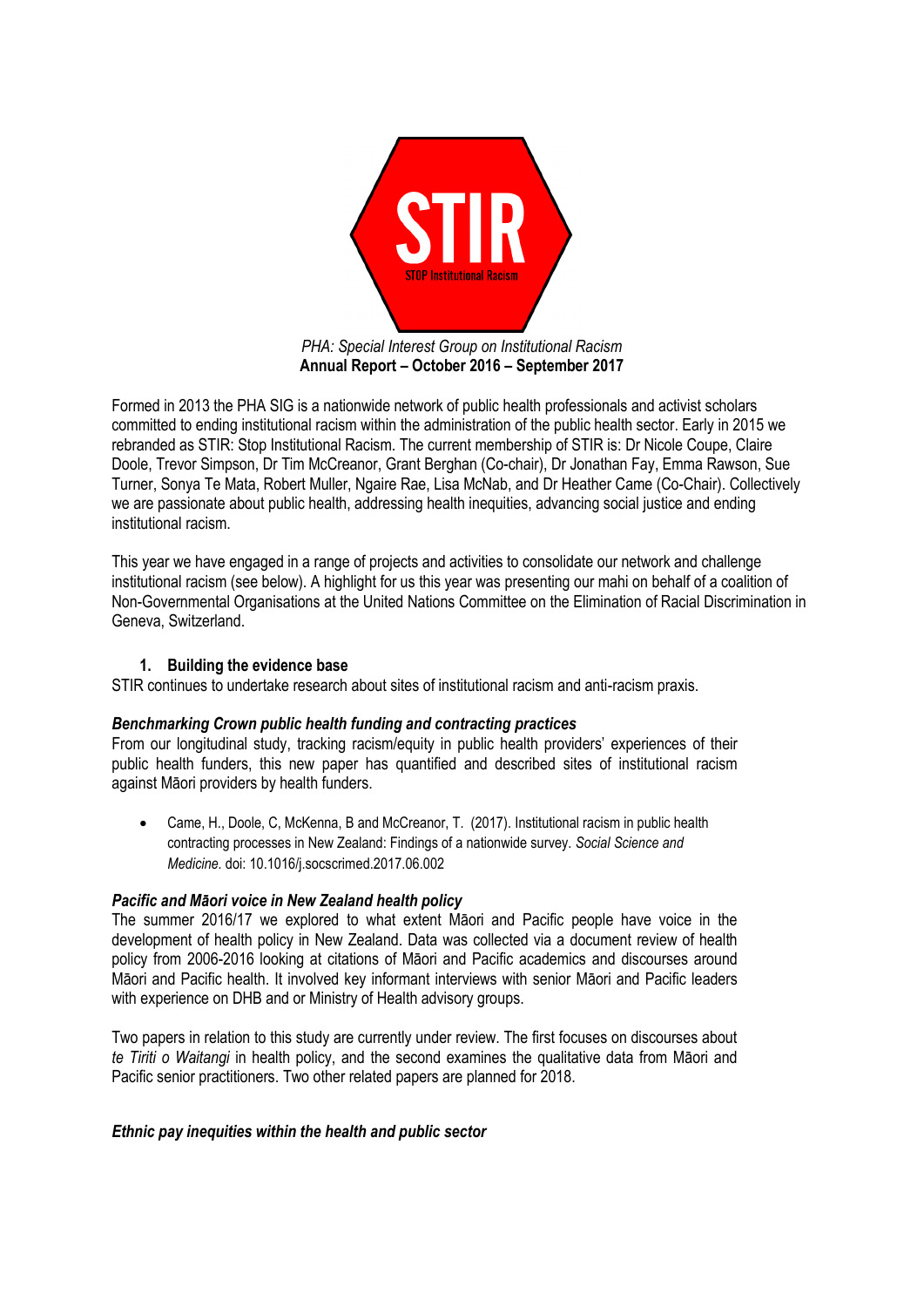A number of Official Information Requests were issued this year to District Health Boards and central government agencies in relation to ethnic pay inequities. Data analysis is currently being conducted in relation to this study.

## *Institutional Racism in Human Resource Practices*

This project is exploring the experiences and observations of senior Māori public health practitioners who have experience working in dedicated public health units. The focus is to investigate whether areas such as workforce recruiting, retention, professional development and access to resources for Māori staff are affected by bias in human resources practices. Data analysis is currently being undertaken..

## *2. Tiriti-based practice*

In the summer of 2015/16 we undertook a study that examined how senior health promotion practitioners apply *Te Tiriti o Waitangi* within their practice. The E-book is currently in press and will be launched before the end of the year – watch this space. This work is a joint project between STIR, the Auckland branch of the Public Health Association, the Health Promotion Forum and Auckland University of Technology.

• Berghan, G., Came, H., Doole, C., Coupe, N., Fay, J., McCreanor, T., & Simpson, T. (In press). Te Tiriti-based practice in health promotion: A monograph. Auckland, New Zealand: STIR: Stop Institutional Racism.

As a follow up to this work STIR Associates hope to be able to offer training workshops based on the E-book.



Tiriti-based practise workshop at PHA Conference 2017 Photos: Denis Came-Friar

## **3. United Nations**

In July 2017 STIR led a coalition of NGOs (Te Rūnanga o Aotearoa, New Zealand Nurses Organisation, Auckland University of Technology, Pukenga Consultancy Ltd, Tāmaki Tiriti Workers, Health Promotion Forum, Awa Associates, Waka Oranga and the New Zealand Public Health Association) to write a shadow report to the United Nations CERD committee in relation to the New Zealand Governments compliance with Convention on the Elimination of All Forms of Racial Discrimination (UN 1966). We produced a comprehensive report drawing on the expertise of 16 co-authors who outlined twenty substantive issues and made 49 recommendations to the committee.

• Berghan, G**,** Came**,** H, Cameron, K, Chenery, C, Goza, T, Hall, A, Hickey, H, Hofmans, N, Houkamau, C, Manson, L, McCreanor, T, McKenna, B, Nairn, R, Sykes, A, Warbrick, I. Wilson, D. (2017). *Shadow report for Committee for the Elimination of All Forms of Racial Discrimination.* STIR. Auckland, New Zealand.

STIR represented in Geneva at the meeting and managed to get a number of the issues raised by the coalition into the concluding observation of the committee. Structural racism within the health sector was recognised by the committee. It is unclear at this time which of the recommendations the New Zealand government will accept and implement.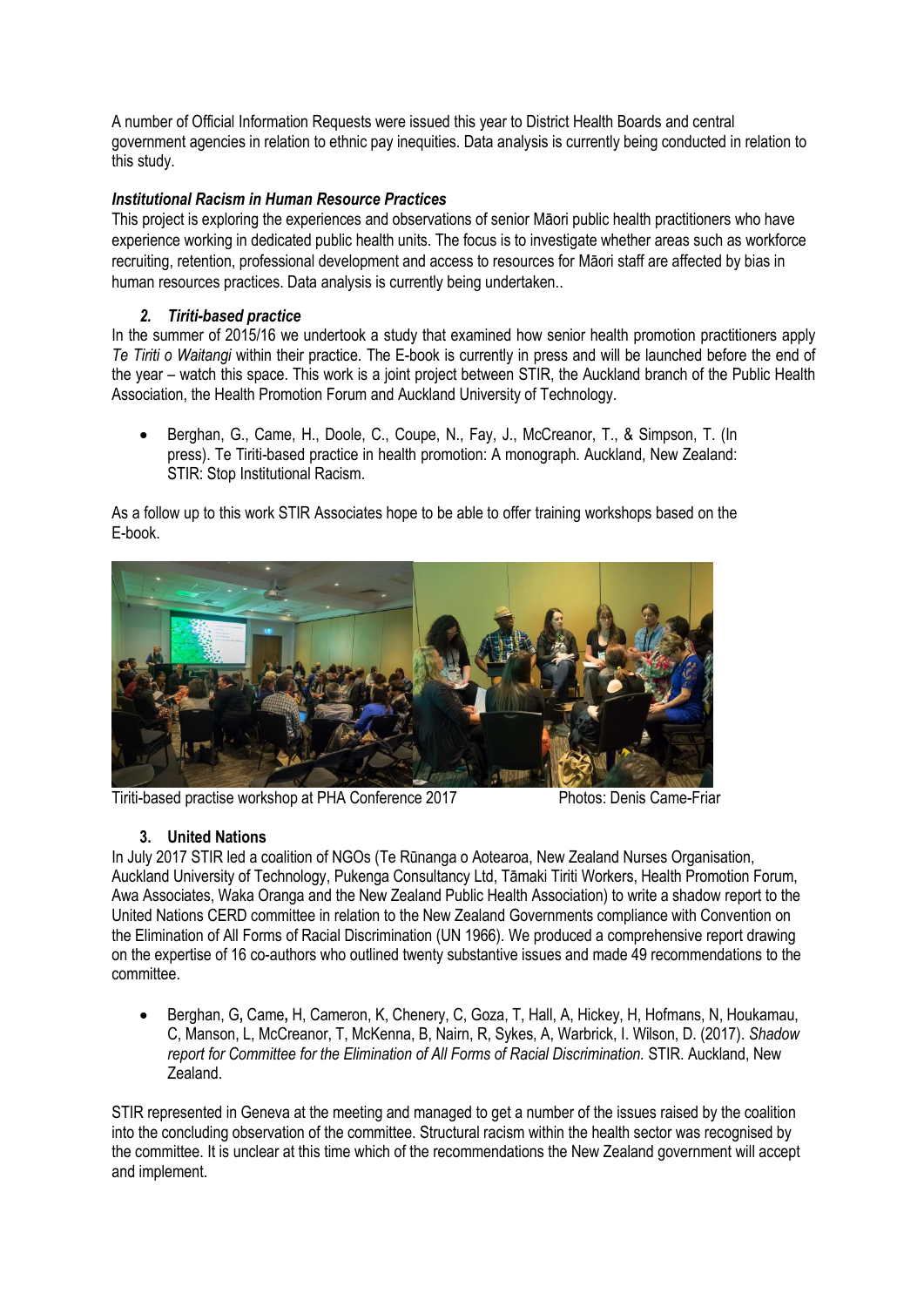

United Nations CERD Committee **Photos: Denis Came-Friar** Photos: Denis Came-Friar

• United Nations CERD NZ concluding observations [http://tbinternet.ohchr.org/\\_layouts/treatybodyexternal/Download.aspx?symbolno=CERD%2fC%2fNZL%](http://tbinternet.ohchr.org/_layouts/treatybodyexternal/Download.aspx?symbolno=CERD%2fC%2fNZL%2fCO%2f21-22&Lang=en) [2fCO%2f21-22&Lang=en](http://tbinternet.ohchr.org/_layouts/treatybodyexternal/Download.aspx?symbolno=CERD%2fC%2fNZL%2fCO%2f21-22&Lang=en)

# **4. Anti-racism awareness gigs**

The team continues to accept invitations to speak about institutional racism and anti-racism praxis. We have presented to the following organisations, conferences/hui in the last year:

(Oct 2017) Public Health Association Annual Conference x2 , Christchurch, NZ.

(Sept 2017). Social Movements, Resistance and Social Change, Auckland, NZ.

(July 2017). CTU Women's Conference: Wellington, NZ.

(July 2017). Tertiary Education Union: Wellington, NZ.

(July 2017). PRISM, Auckland, New Zealand

(June 2017). Human Rights Commission: Auckland, NZ.

(June 2017). Quality, Health and Safety Commission. Wellington, NZ.

(May 2017). Indigenous Diversity Forum, Wellington, NZ.

(April 2017). 15th World Congress of Public Health: Melbourne, Australia.

(March 2017). Evidence and impact of institutional racism. New Zealand Doctor, Auckland, NZ.

(Feb 201) International Community Development Conference, Auckland, NZ.

Presentations are booked for (Dec 2017) 3rd International Higher Education Curriculum Design & Academic Leadership Symposia, Hamilton, NZ; (Nov 2018) 50th Anniversary Black Power, Deakin University, Melbourne, Australia.

STIR also will be jointly hosting an annual Anti-Racism Master Class in November 2017 with Tāmaki Tiriti Workers and Network Waitangi Whangarei.

## **5. Policy work**

STIR members continue to speak out in relation to Government actions that we perceive compromise Māori health. Came and Tudor wrote a paper about the disestablishment of Te Kete Hauora within the Ministry of Health, the revoking of the mandatory Māori health plans for DHBs and the downsizing of the requirement to consult. It was accompanied by a strong editorial by Glover.

- Came, H & Tudor, K. (2017) Unravelling the Whāriki of Crown Māori health infrastructure. *New Zealand Medical Journal* 130(1458), 42-47.
- Glover, M., C, S., & Phibbs, S. (2017). If you pluck out the heart of the flax bush, from whence will the bellbird sing? *New Zealand Medical Jour*nal, 130(1458), 6-8.

In 2017 STIR also updated our Institutional Racism policy and it is due before the PHA AGM for discussion.